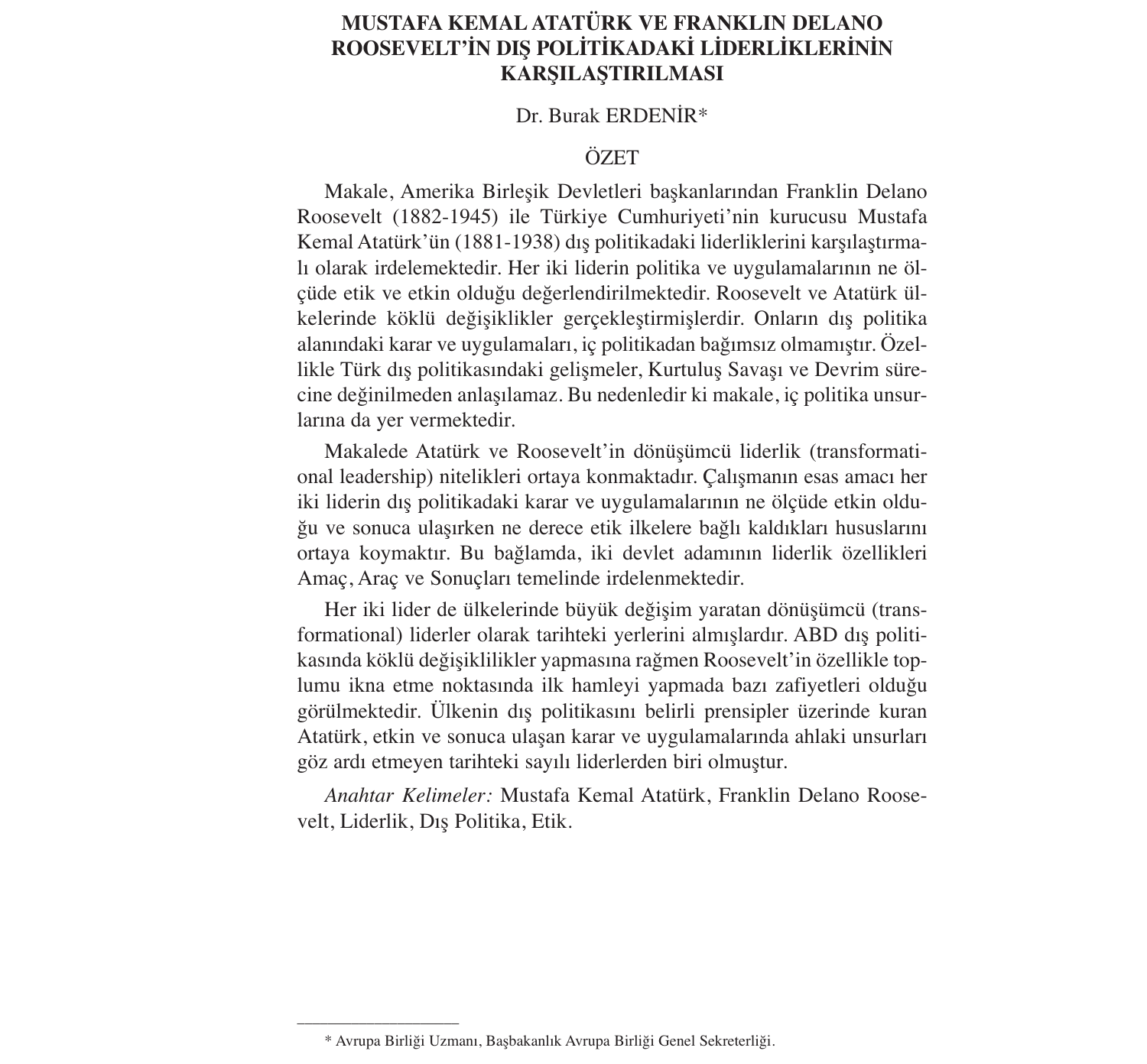### 710 BURAK ERDENİR

# **FOREIGN POLICY LEADERSHIP COMPARISON OF MUSTAFA KEMAL ATATÜRK AND FRANKLIN DELANO ROOSEVELT**

## ABSTRACT

This paper compares and contrasts the effectiveness and ethics of the foreign policy leadership of Franklin Delano Roosevelt (1882-1945) and Mustafa Kemal Atatürk (1881-1938). The two men had transformed their countries in a myriad of areas. The change they brought for their nations could not be analyzed completely without studying their foreign policies. While analyzing foreign policies, the paper makes references to the domestic agenda as well. In particular the transformation in Turkish foreign policy could only be comprehended with the national struggle and the Revolution.

The paper attempts to figure out the transformational leadership of both statesmen. It explores the effectiveness of their foreign policies through an ethical dimension. Roosevelt and Atatürk's decisions and the implementation of these decisions are analyzed based on Joseph Nye's framework of Objectives/Means/Outcomes (Nye 2006: 164).

Both leaders emerge as transformational leaders who created great change in their countries. Even though Roosevelt eventually transformed the United States foreign policy, there have been shortcomings in the effectiveness and ethics of his initiative taking. Atatürk, whose foreign policy was bound to strict principles, is probably one of those few leaders in history who managed to pursue effective policies without leaving ethics aside.

*Key Words:* Mustafa Kemal Atatürk, Franklin Delano Roosevelt, Leadership, Foreign Policy, Ethics.

### **Introduction**

According to James MacGregor Burns, an authority in leadership studies, transformational leadership is based on the concept of metamorphosis (Burns 2003: 26). Metamorphosis is a process during which transformational leaders lift their followers into better selves, to higher levels of motivation and morality.

Franklin Delano Roosevelt and Mustafa Kemal Atatürk had both transformed their people. They brought change in a myriad of areas. Atatürk en-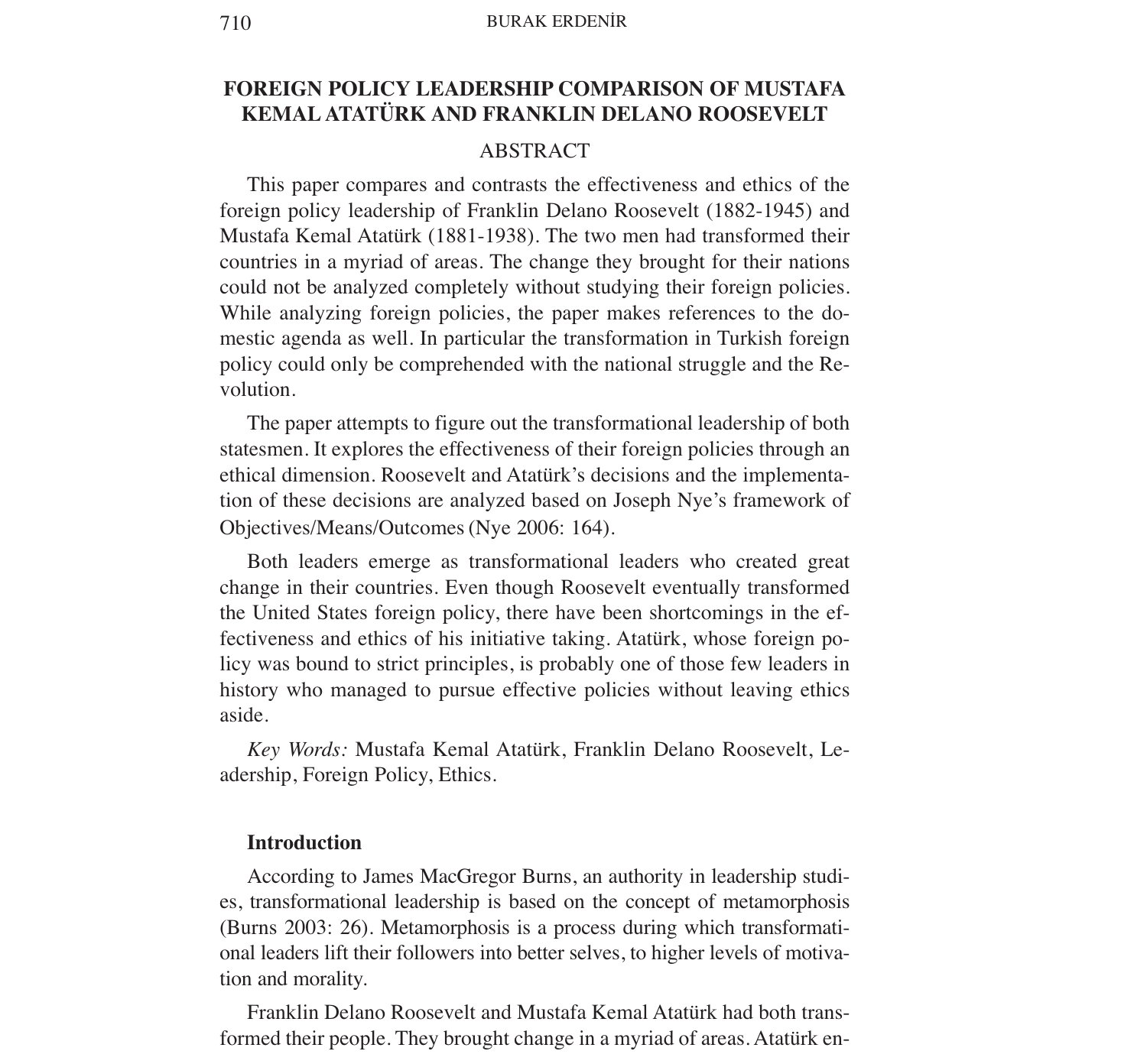#### FOREIGN POLICY LEADERSHIP COMPARISON OF MUSTAFA KEMAL ATATÜRK AND FRANKLIN DELANO ROOSEVELT 711

ded an Empire of more than six centuries old and established a democratic, independent and secular nation state out of it. He was more than a political leader. He was a war hero, a revolutionary fighting for a secular country with female participation, a headmaster who replaced the Arabic script with Latin alphabet besides other things. Roosevelt, whereas, had been the 32nd President of the United States. He was an elected politician in an already established system. Being aware of the shortcomings of the comparison of these two great men, the paper attempts to analyze their leadership skills and actions based on their respective time, condition and context.

The leaders are analyzed based on Joseph Nye's framework of Objectives/Means/Outcomes. Within this framework, the effectiveness and ethics of leadership is evaluated in relation to goals set, means used, and consequences emerged.

## **Objectives/Ends**

Both Roosevelt and Atatürk had transformational objectives in their domestic agenda. Roosevelt was determined to rescue the nation from Great Depression with his broad program of New Deal. Against the interests of the WASP (White, Anglo-Saxon, and Protestant) establishment, he created a radical change in the socio-economic structure of the country in favor of millions of Americans. He was even labeled as a "traitor to his class" (Burns & Dunn 2001: 567). He, on the other hand, did not hold a clear transformational objective in foreign policy. He had an aspiration of linking Wilsonian idealism with realism but he couldn't pronounce it as an objective until 1941.

Atatürk, from the outset had held the objective of a metamorphosis of creating an independent, modern and secular Turkey out of the "sick man of Europe", the out-dated Ottoman Empire. He mobilized the Turks with the ultimate goal of reaching that sense of collectivity, a national identity "which in turn brought stronger feelings of self-worth and self-efficacy" (Burns 2003: 25). Higher values of liberty, independence and equality were at the core of this national metamorphosis. Atatürk's objective in foreign policy during the Independence War was to achieve the National Pact (Misak-ı Milli), which stood for the country's irreducible territory. He had set his objective of transforming the country through solid plans that were designed years ago. According to one of his best friend Ali Fuat Cebesoy's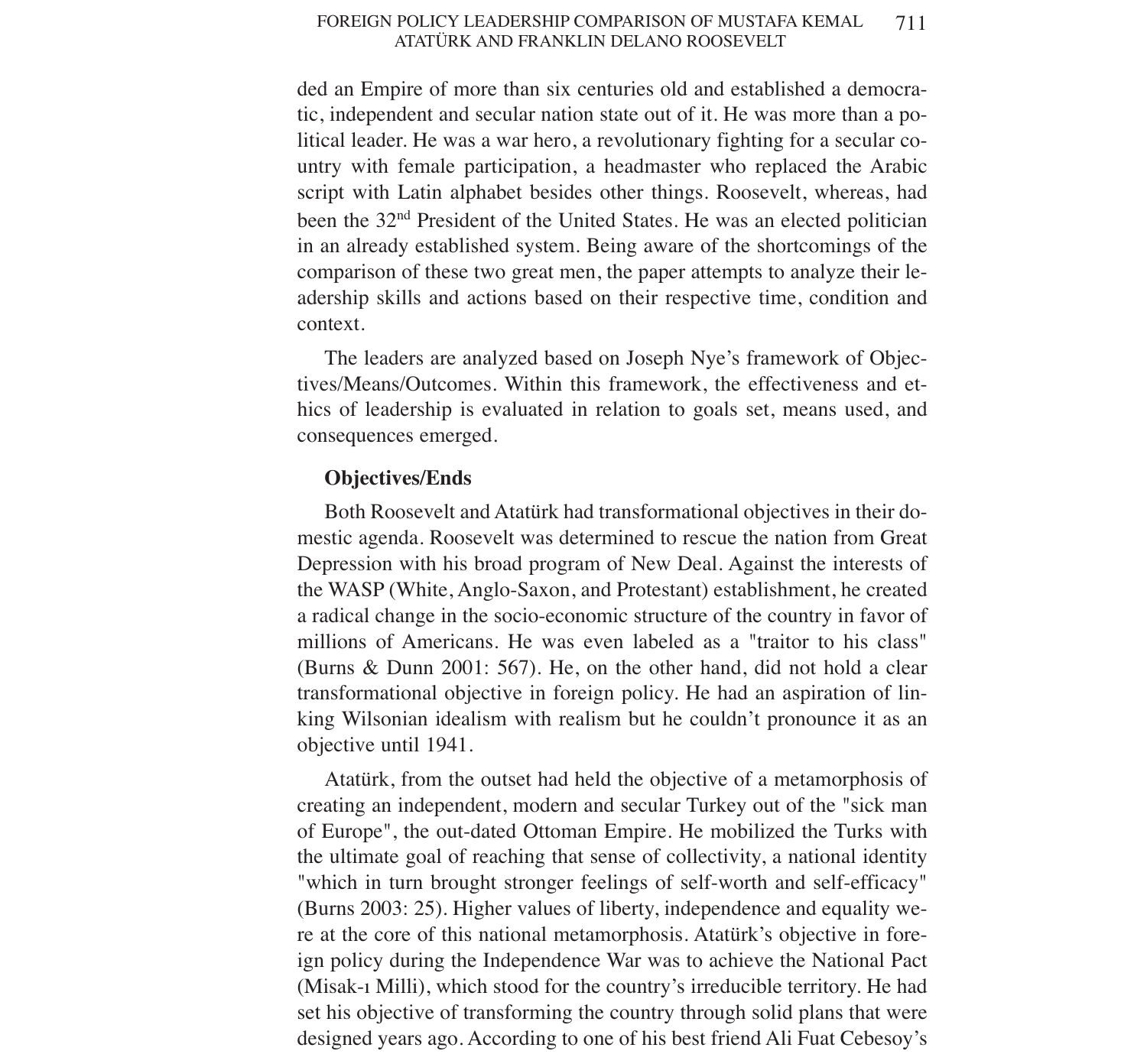memoirs, Mustafa Kemal had planned and written down the text of the National Pact far before taking action (Cebesoy 1966: 135). After the war, the priority was to secure the territorial integrity of the country based on the motto: "Peace at home, peace in the world".

## **Means**

Roosevelt and Atatürk exercised leadership through the combination of soft power and hard power. Both were strong intellects that could take the control in complex issues; they were not solely dependent on their aides. Yet, Roosevelt has been criticized for messy organizational methods with his "practice of playing aides off against another" (Greenstein 2004: 22). He had great political skills of bullying, buying and bargaining, which made him win four presidential and two gubernatorial elections. Although he was blamed for appeasement of Stalin, his earlier "international maneuvers" (Greenstein 2004: 23) gave a strong hand for the United States after 1941.

Both leaders had high inspirational skills but Roosevelt had shortcomings in "combin(ing) inspiration with feasibility" (Nye 2006: 174). Although Roosevelt was a great public communicator and he created a strong tie with Americans through his radio talks, known as fireside chats, he could not persuade them for an American involvement in Europe before 1941. He had a vision in foreign policy of interventionism but his ideals were exceeding his capabilities of getting this vision across the people.

Atatürk faced a similar challenge. Atatürk's vision was attractive to his followers during the Independence War but during the Revolution, risk outweighed realism since the transformation process disappointed some groups. Yet, he succeeded to combine inspiration with feasibility and overcame the reactions with a combination of communication skills and transactional skills. With his effective rhetoric and charisma, he made use of the pulpit all over the country and in the Parliament whenever a conflict arose. His political skills helped him getting allies from the opposition including some feudal landowners and Kurdish leaders. The young Republic's cautious foreign policy was based on a delicate balance thanks to his transactional skills.

Both men had a high level of contextual intelligence. Despite the fact that Roosevelt was not successful in convincing Americans for involvement in Europe's conflicts, already in 1938 at Munich he realized Hitler's ambitions. His following international maneuvers of using the rhetoric of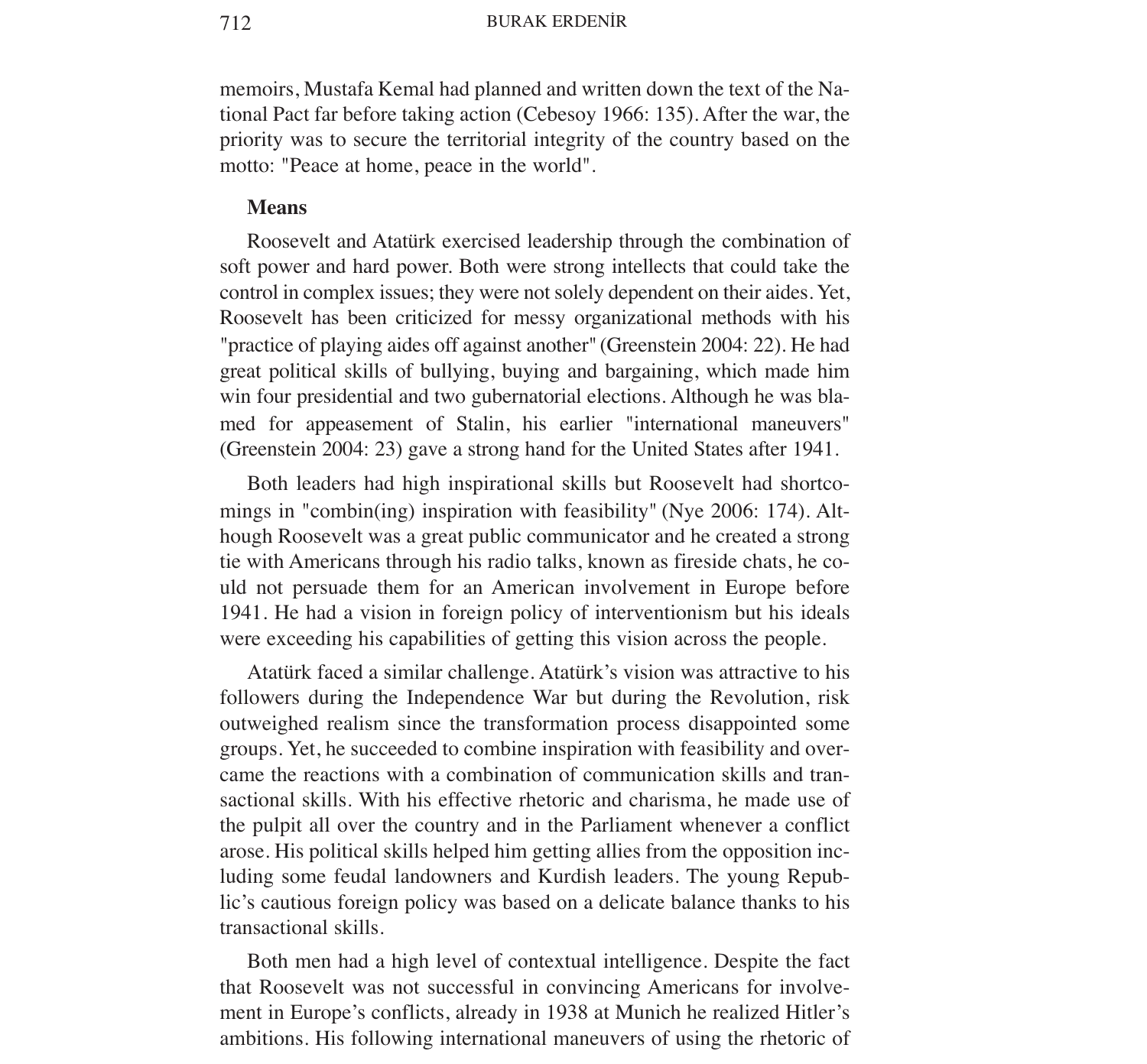democracy to align with European allies and creating the lend-lease<sup>1</sup> helped him to adapt to the crises after Pearl Harbor. The "Arsenal of Democracy" discourse in which he connected his four-freedom<sup>2</sup> goals with the build-up of American arms production is an exceptional combination of hard and soft power.

Atatürk's contextual intelligence let him to adapt to complex flow of events especially after the Independence War when dealing with European powers. During the arduous negotiations of the Treaty of Lausanne, even though İsmet Paşa headed the Turkish delegation, it was Atatürk who shaped the flow of negotiations, and eventually achieved to get an agreement based on Turkish theses. With the words of Andrew Mango "the Treaty of Lausanne was the outcome of Mustafa Kemal's leadership of the forces of Turkish nationalism" (Mango 1999: 388). As an intellectual military officer during the war he used more hard power than soft and the other way around during the Revolution. He always made use of a combination, which indicates his contextual intelligence.

His foresight was a strong element of his intelligence. He had a clear view of events beforehand which brought him success on the war field during the Independence War. This vision also led him to foresee international events. Back in the 1930s he mentioned the need of a "Balkans Union" which he claimed would eventually "lead to a European Union" (Bektan 2004: 147). He was one of the first leaders to pronounce the idea of a "European Union" in the midst of the growing conflicts of the 1930s in the European continent.

Roosevelt had shortcomings in the ethics of his means. In several instances he lied as a last resort. Failing to convince the Americans for involvement in Europe, in September 1941 he falsely announced that a German U-boat fired first upon an American destroyer, Greer. The lie was to justify the "shoot on sight" policy, which would be an initial step for war in the Atlantic. Unfortunately, the Greer case "created a precedent for manipula-

–––––––––––––––––––––

<sup>1</sup> Lend Lease Act of 1941 empowered the President to sell, lend and lease any defense article to allied countries in return for use of military bases. It was an intelligent step away from American non-interventionism by giving war supplies such as planes, tanks, guns, artillery, and ammunition to the British without them really paying for it.

<sup>2</sup> Roosevelt proposed four fundamental freedoms that should be enjoyed by all human beings: Freedom of speech and expression; Freedom of religion; Freedom from want and Freedom from fear.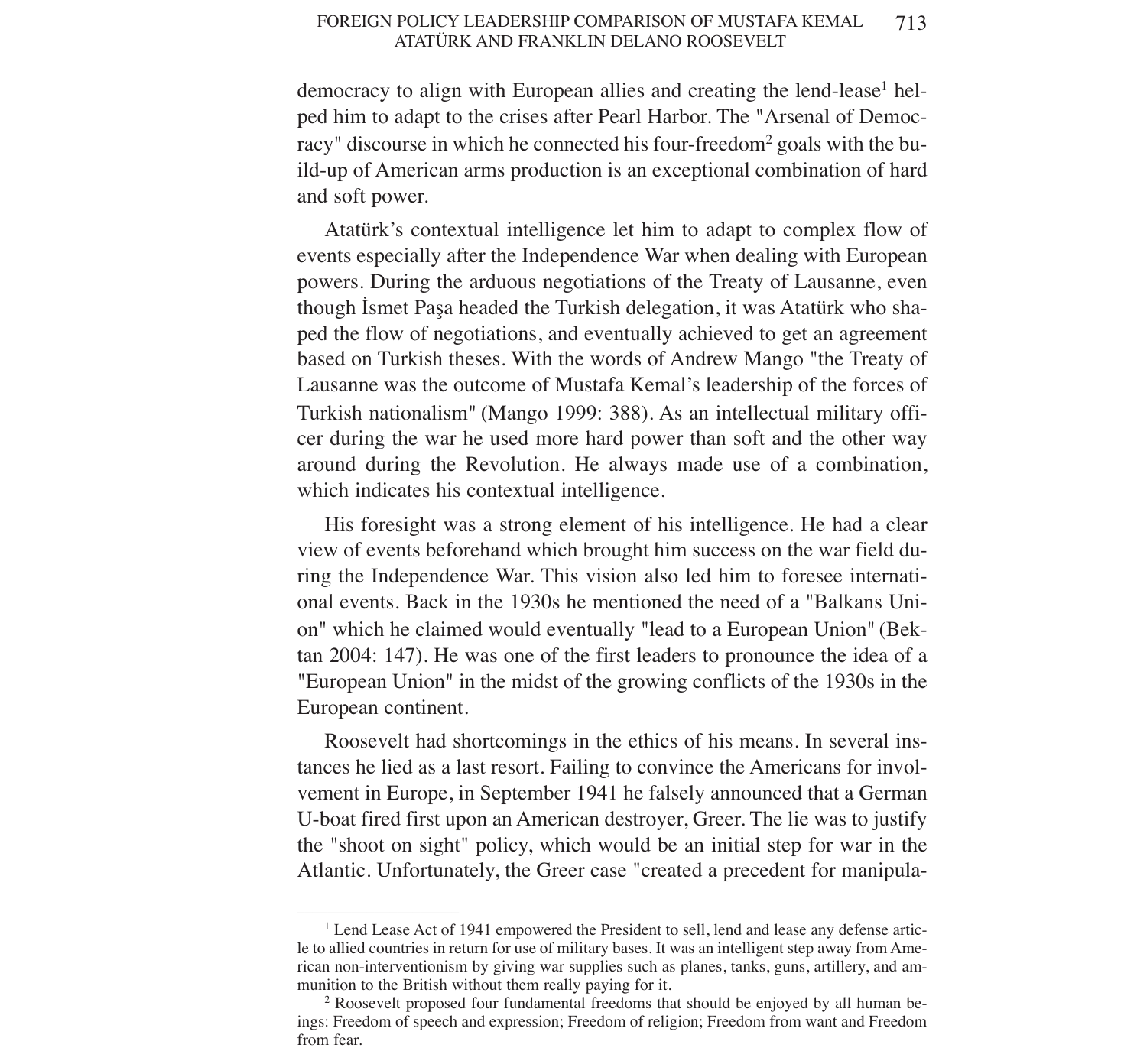714 BURAK ERDENİR

tion of public opinion which would be repeated by later Presidents". (Wills 1994: 289) His use of FBI on covert actions raised doubts on his legitimacy, which also set a precedent for his successors. Yet, his most significant weakness was that he lacked courage; what Hemingway calls "grace under pressure" (Kennedy 2003: 1). In a political environment dominated with isolationists, anti-Semitists and anti-Soviets he could not openly pursue his agenda on American involvement in foreign policy. It might be because he wanted to avoid any setbacks with his domestic program or he had plans for a third term. In any case, he lacked the balance of courage and prudence, which is one of the core features of a leader.

Atatürk had fought against the corrupt and privileged Ottoman state for the rights of the people. He sought legitimacy for every action he took. At the initial phase of the Independence War he gathered a National Parliament with representatives from all over the country against the Ottoman Sultan siding with the invaders. He refused proposals that arose in difficult times such as dissolving the Parliament and becoming the life-time Caliphate or President (Bayar, 1999: 29). However, he has been accused of using harsh methods against minorities during the Revolution. As a matter of fact, the nation-state building process is not a smooth one. Atatürk had to draw cultural boundaries for the Turkish identity at a time when all the other ethnic groups under the Ottoman Empire were fighting for their liberation. Yet, he pursued a political definition of identity. He managed to get the support of Kurds in the Independence War. He was harsh against those feudal landowners and religious sheikhs who were organizing revolts against the new regime with the fear of losing their former privileges. Yet again, even those who had harshly criticized his methods accepted the fact that his fight had been to create a secure and prosperous homeland for Turks.<sup>3</sup>

He avoided humiliation of other nations even at war times.<sup>4</sup> His words for the Anzacs who fought in Gallipoli indicate his universalism: "You the

–––––––––––––––––––––

<sup>&</sup>lt;sup>3</sup> Harold Armstrong's "Grey Wolf: An Intimate Study of a Dictator" is one of those studies that ruthlessly criticize Atatürk. Yet, the author does not discount the leadership qualities of Atatürk (Yılmaz, 1995).

<sup>4</sup> A well-known story demonstrates how he avoided humiliation of other nations: On the day Izmir was captured back from Greeks, a great crowd welcomed Atatürk at the gate of the Governor's office. Entering into the building he saw a Greek flag spread like a carpet on the floor. He asked the reason why the flag was there. People said King Constantine when entering into the same building had walked on the Turkish flag. Atatürk refused to walk on it and ordered its removal. "That is the symbol," he protested, "of a country's independence". Kinross, 1964, p.367.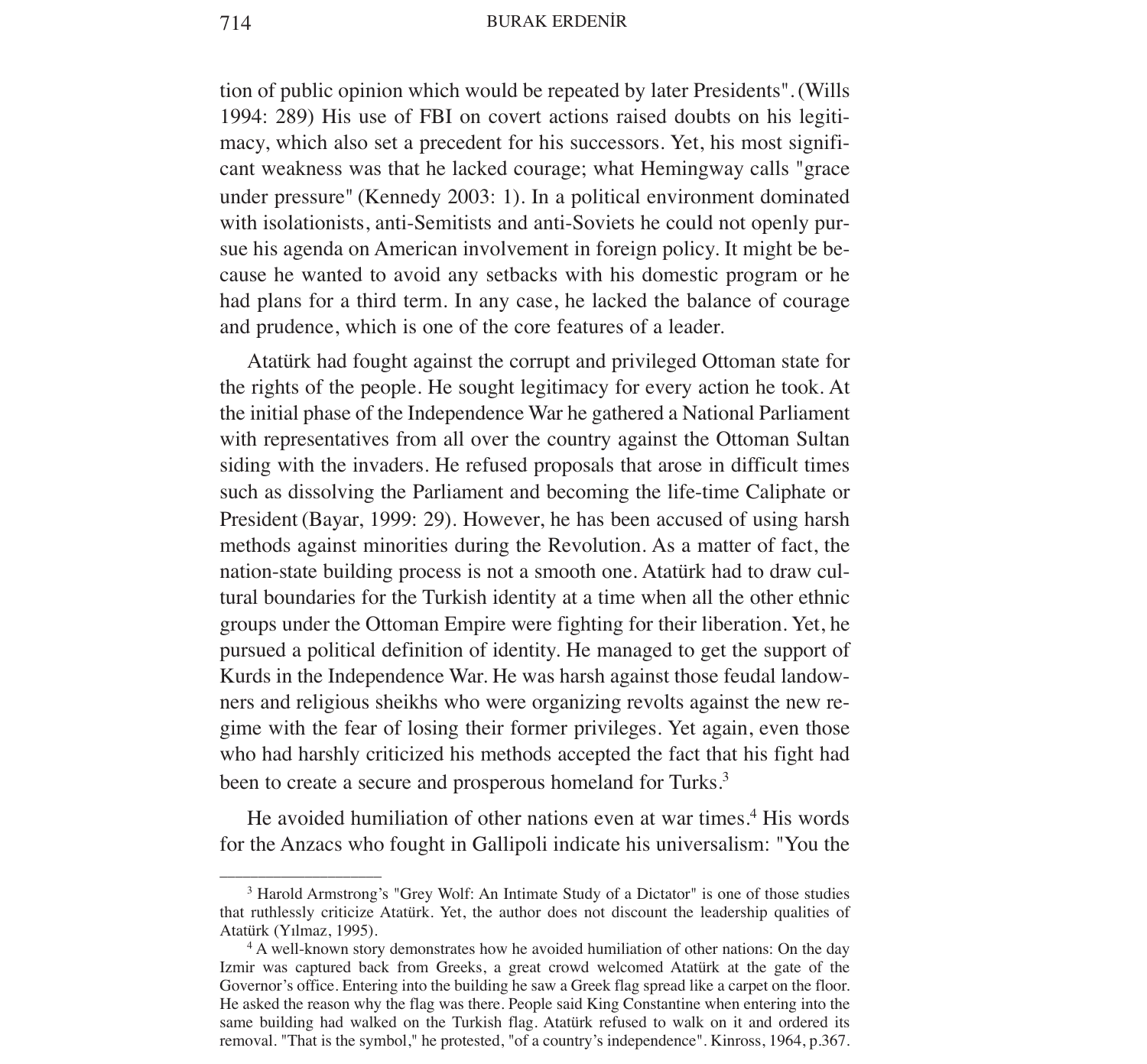#### FOREIGN POLICY LEADERSHIP COMPARISON OF MUSTAFA KEMAL ATATÜRK AND FRANKLIN DELANO ROOSEVELT 715

mothers who sent their sons from far away countries, wipe away your tears; your sons are now lying in our bosom and are in peace. After having lost their lives on this land they have become our sons as well" (Çağatay 1983: 188). He was one of the leaders of his ages respected by leaders all over the world. In 1934, the Greek Prime Minister Venizelos nominated him for the Nobel Peace Prize.<sup>5</sup>

## **Consequences/Outcomes**

–––––––––––––––––––––

The third dimension of leadership is the effectiveness and ethics of the outcomes of the leader's objectives. Roosevelt had put his stamp on the political, institutional and social transformation of the country. He made use of the war and transformed the American foreign policy into a more interventionist character accompanied with global institutions that would be effective for the rest of the century. Fortunately, the flow of the events had helped him. He might not have reached the same outcomes, hadn't the Japanese attacked Pearl Harbor and hadn't Hitler declared war on the United States.

Atatürk was more determined. Under great internal and external pressure he led the Turks to achieve self-efficacy by transforming them from a religious community to a nation. Gokberk refers to the reforms of Atatürk as the creator of a new human being (Gökberk 1986: 303). The name granted to him by the nation reflects the success of the transformation; "Atatürk": the father of Turks. His foreign policy based on the motto of "Peace at home, peace in the world" proved to be a success. Turkey succeeded to observe Atatürk's legacy in crossroads of instability and risk including the Second World War reaching Greece, the nearby communist threat of the Cold War, the succeeding clashes in Balkans and the ongoing wars and conflicts in Middle East.

Roosevelt's means might have not been very ethical or he might have been fortunate, but the consequences served both the Americans and other nations. Through his foreign policy, United States, as the "Arsenal of Democracy", once again saved Europe. His legacy has been a new world order with growing role of international institutions. Atatürk's both foreign policy and public policy were bound to strict principles. As the triumphant of the Independence War over European powers he could have been dist-

<sup>5</sup> The nomination database of the Nobel Peace Prize: http://nobelprize.org/nomination/ peace/nomination.php?action=show&showid=2046. Retrieved on December 18, 2007.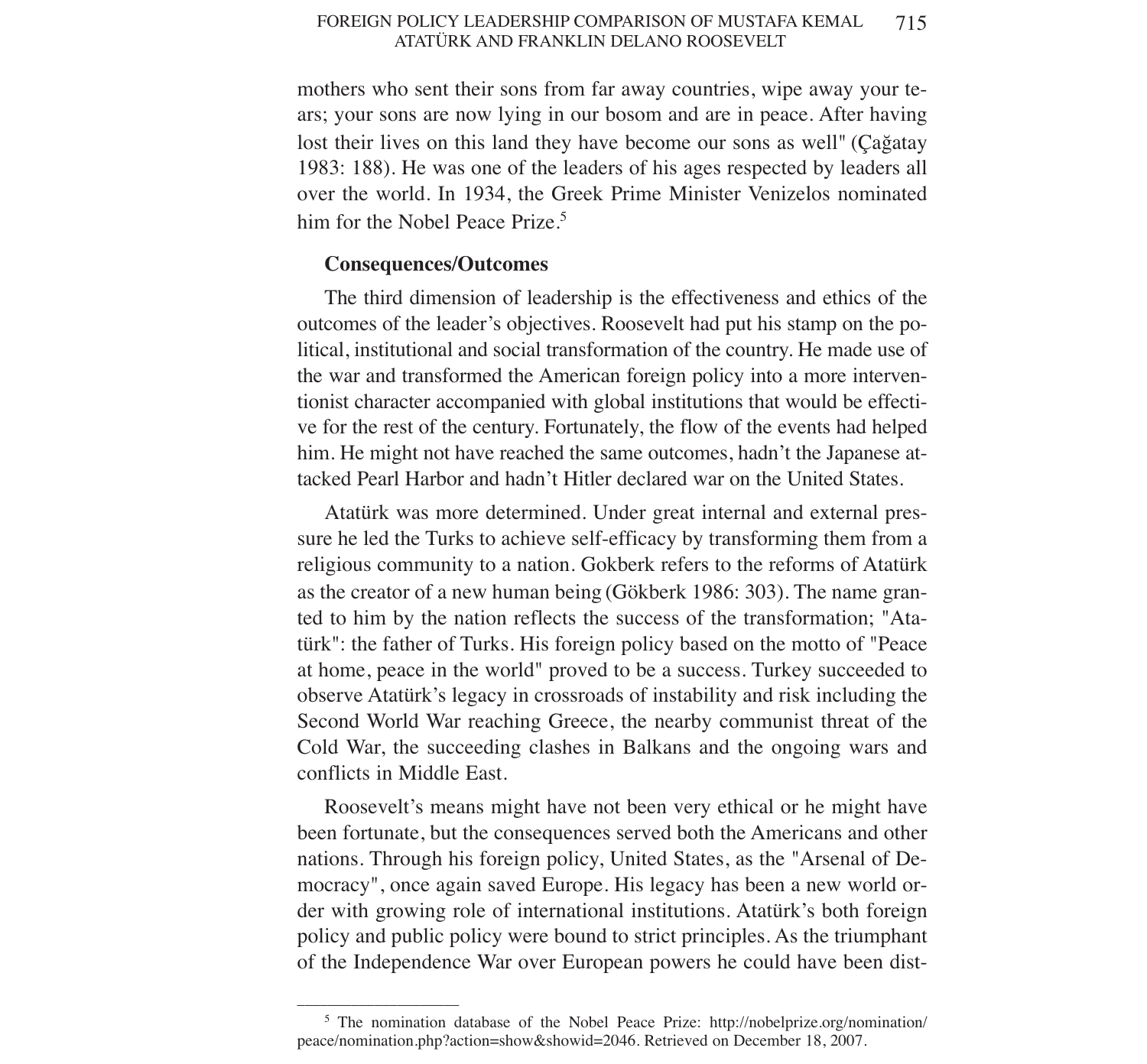### 716 BURAK ERDENİR

racted with regaining the lost provinces of the Empire in Balkans and Middle East. But he stayed faithful to the declared principles of the National Pact. After the proclamation of the Republic, he focused on successive reforms to empower the nation through scientific and educational progress based on the philosophy of enlightenment. Both Roosevelt and Atatürk were great educators of their followers. Atatürk was the headmaster of the country who replaced Arabic scripts with Latin alphabet. His philosophy was based on the dictum "science is the only true guide in life" (ASD II, 1952: 197). He nominated two groups as his successors: teachers and the youth.

An acid test of outcome "is the lasting effect on followers of the inspiration or vision that leaders expound" (Nye 2006: 165). Americans remember Roosevelt as the President who led the nation in two great sufferings of the 20th century: Great Depression and Second World War. He has been ranked as the greatest president of the century.<sup>6</sup> Similarly, the inspiration of Atatürk is still alive for millions of Turks. He became more than a political figure; he is the father/hero/headmaster for millions. Westerners generally criticize the Turkish state of creating a personality cult of Atatürk. However, part of this attachment comes from the people. Volkan and Itzkowitz explain the psychological process experienced by the Turkish nation which created the "immortal Atatürk." (Volkan & Itzkowitz 1986: 344) His portrait is in the house of millions of Turks. Every year, on the anniversary of the day and time of his death (November 10, 9:05 am) life literally stops and people observe a minute of silence in remembrance of his memory. In 2007, only on the November of 10th, 550.000 people visited his mausoleum in Ankara.<sup>7</sup>

### **Conclusion**

–––––––––––––––––––––

After all, "leadership is about disappointing your people at a rate that they can absorb" (Linsky, 2007). It is so, because the change leadership brings "asks (people) to take a loss, experience uncertainty and even express disloyalty to people and cultures" (Heifetz & Linsky 2002: 30). Roosevelt had been an effective leader at the times when he relentlessly pur-

<sup>6</sup> C-SPAN Survey of Presidential Leadership, March-December 1999. http://www.americanpresidents.org/survey/historians/performance.asp. Retrieved on December 20, 2007.

<sup>7</sup> Official web site of Anitkabir, Atatürk's mausoleum. http://www.tsk.mil.tr/anitkabir/guncel/faaliyetler/gunluk\_ziyaretci/ 2007/kasim2007.html. Retrieved on December 17, 2007.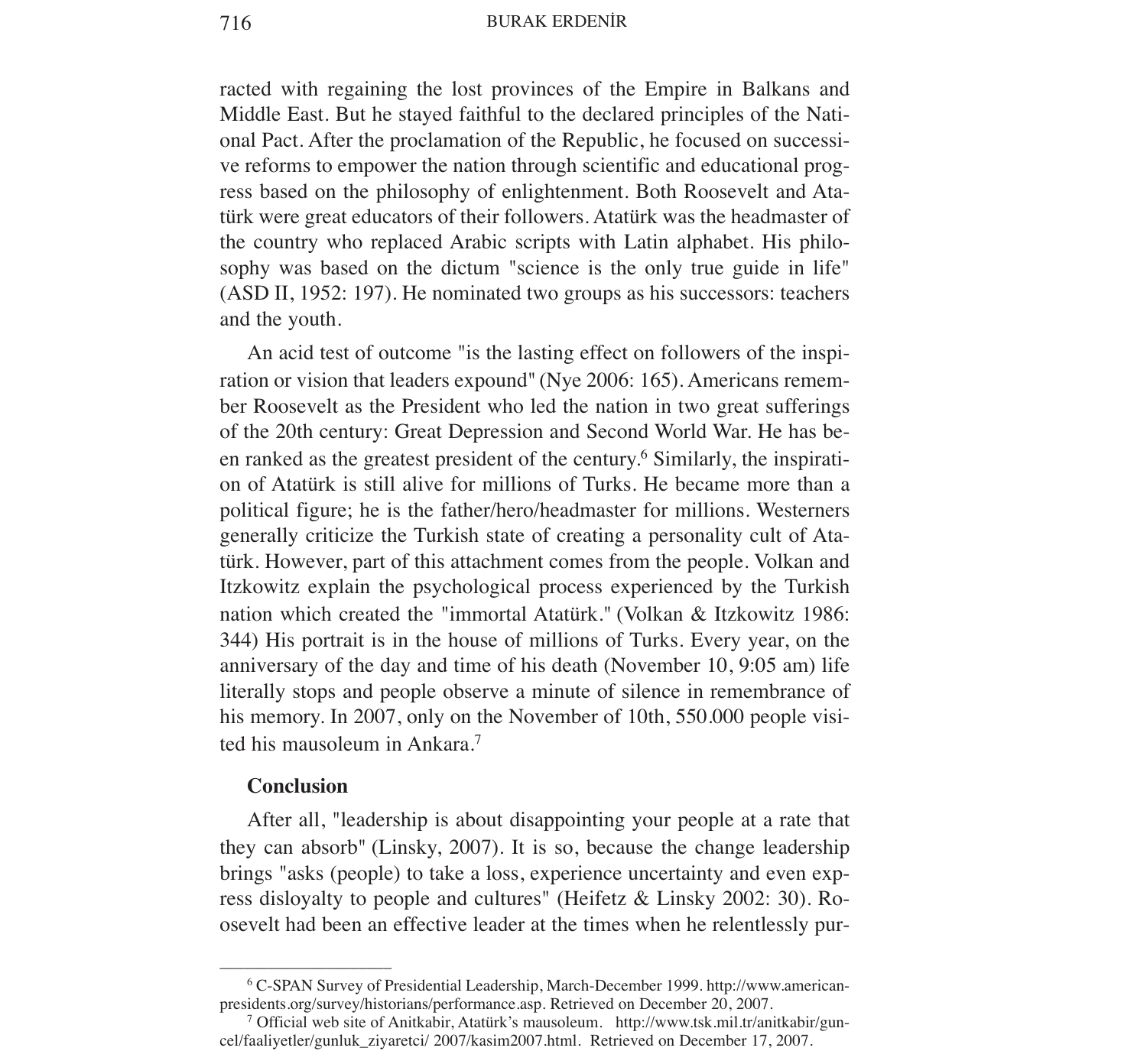#### FOREIGN POLICY LEADERSHIP COMPARISON OF MUSTAFA KEMAL ATATÜRK AND FRANKLIN DELANO ROOSEVELT 717

sued the "New Deal" policies against the interests of the establishment. However, even though eventually he transformed the United States foreign policy, there have been shortcomings in the effectiveness and ethics of his initiative taking, especially in convincing the public for an American involvement in Europe before the Pearl Harbor attack. Atatürk, on the other hand, is probably one of those few leaders in history who fits in this definition. Ending an Empire of more than six centuries old with a deeply rooted political culture and social reality, he disappointed many who had been shaken by the pace of change. But his effectiveness and ethics gave him the courage to open a new era for Turks. That was probably what Hemingway had meant with "grace under pressure".